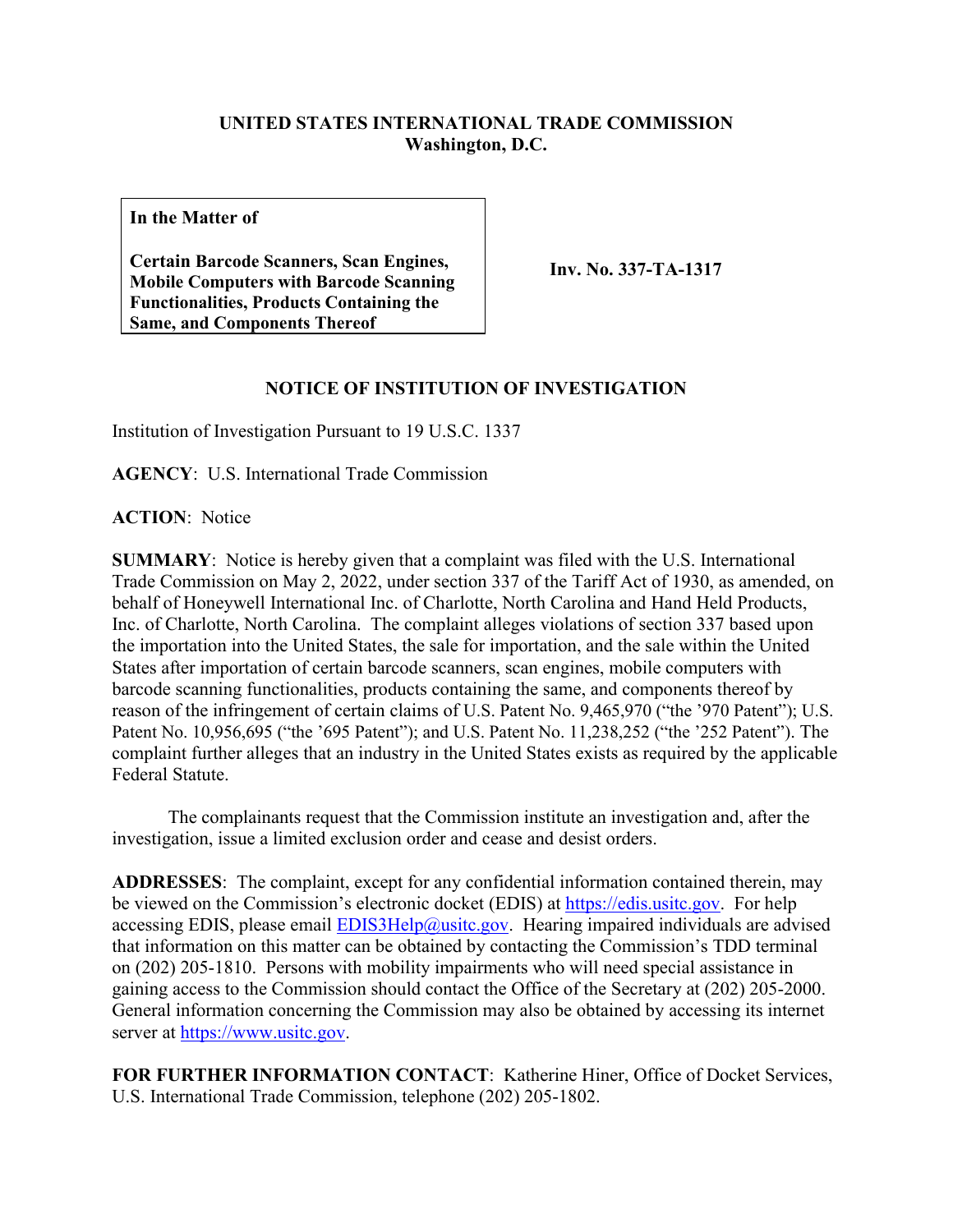#### **SUPPLEMENTARY INFORMATION**:

**AUTHORITY**: The authority for institution of this investigation is contained in section 337 of the Tariff Act of 1930, as amended, 19 U.S.C. 1337, and in section 210.10 of the Commission's Rules of Practice and Procedure, 19 C.F.R. 210.10 (2021).

**SCOPE OF INVESTIGATION**: Having considered the complaint, the U.S. International Trade Commission, on May 31, 2022, **ORDERED THAT** –

(1) Pursuant to subsection (b) of section 337 of the Tariff Act of 1930, as amended, an investigation be instituted to determine whether there is a violation of subsection (a)(1)(B) of section 337 in the importation into the United States, the sale for importation, or the sale within the United States after importation of certain products identified in paragraph (2) by reason of infringement of one or more of claims 1, 3, 13-15, 21, 43, 45, 55-57, 84, 85, 87, 99, and 105 of the '970 patent; claims 1, 2, 6, 9-11, 13, and 14 of the '695 patent; and claims 13, 16, 18, 20, 22- 24, 26, and 27 of the '252 patent, whether an industry in the United States exists as required by subsection (a)(2) of section 337;

(2) Pursuant to section 210.10(b)(1) of the Commission's Rules of Practice and Procedure, 19 C.F.R. 210.10(b)(1), the plain language description of the accused products or category of accused products, which defines the scope of the investigation, is "barcode scanners (also known as barcode readers, barcode decoders, stationary scanners, handheld scanners, companion scanners, cabled scanners, wireless scanners, and mobile scanning devices), handheld computers, mobility devices, scan engines, undecoded scan engines, decoder boards, and imaging modules";

(3) For the purpose of the investigation so instituted, the following are hereby named as parties upon which this notice of investigation shall be served:

(a) The complainants are:

Honeywell International Inc. 855 S. Mint Street Charlotte, NC 28202

Hand Held Products, Inc. 885 S. Mint Street Charlotte, NC 28202

(b) The respondents are the following entities alleged to be in violation of section 337, and are the parties upon which the complaint is to be served:

> Zebra Technologies Corporation 3 Overlook Point Lincolnshire, IL 60069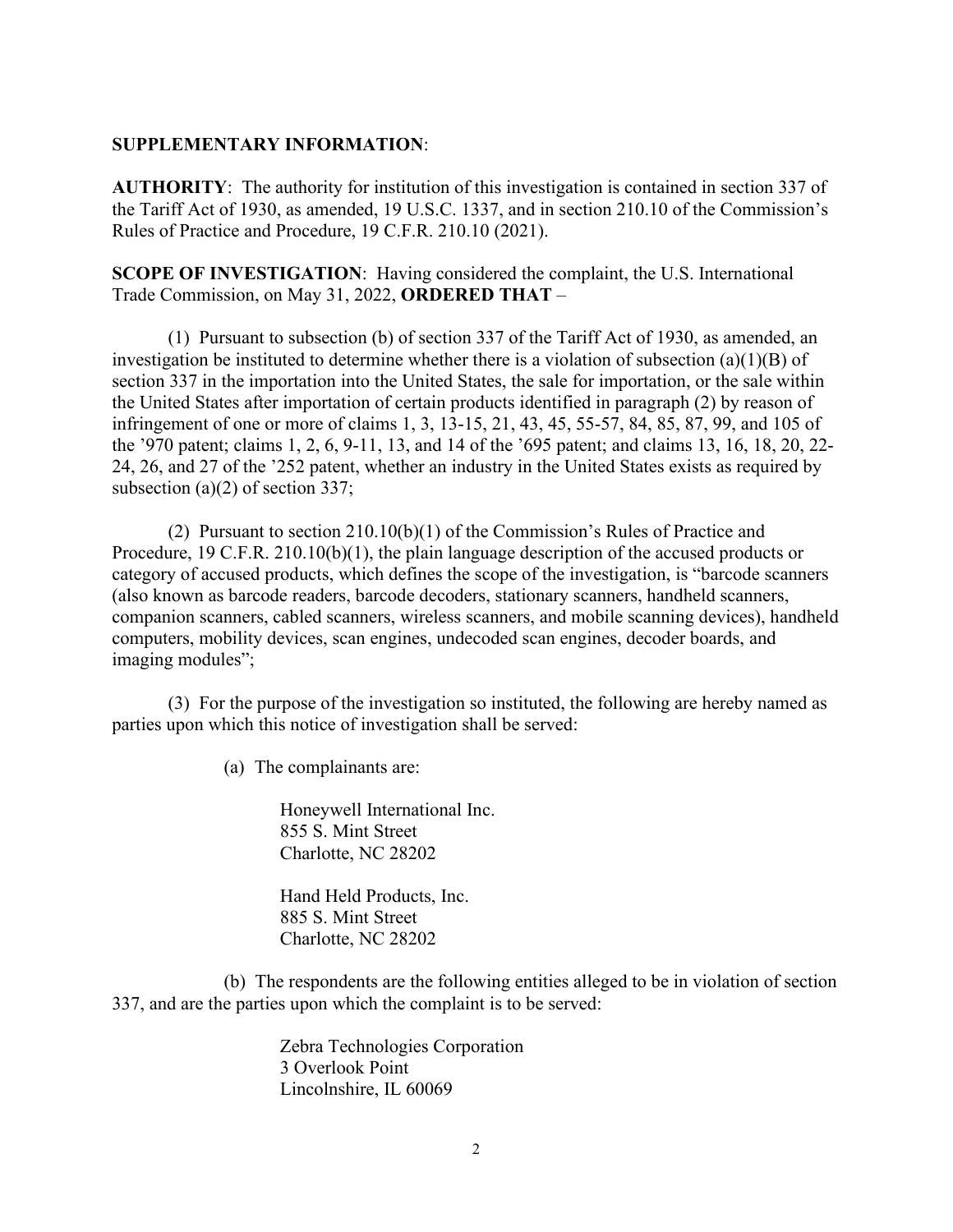Symbol Technologies, Inc. 1 Zebra Plaza Holtsville, NY 11742

(4) For the investigation so instituted, the Chief Administrative Law Judge, U.S. International Trade Commission, shall designate the presiding Administrative Law Judge.

The Office of Unfair Import Investigations will not participate as a party to this investigation.

Responses to the complaint and the notice of investigation must be submitted by the named respondents in accordance with section 210.13 of the Commission's Rules of Practice and Procedure, 19 C.F.R. 210.13. Pursuant to 19 C.F.R. 201.16(e) and 210.13(a), as amended in 85 Fed. Reg. 15798 (March 19, 2020), such responses will be considered by the Commission if received not later than 20 days after the date of service by the complainants of the complaint and the notice of investigation. Extensions of time for submitting responses to the complaint and the notice of investigation will not be granted unless good cause therefor is shown.

Failure of a respondent to file a timely response to each allegation in the complaint and in this notice may be deemed to constitute a waiver of the right to appear and contest the allegations of the complaint and this notice, and to authorize the administrative law judge and the Commission, without further notice to the respondent, to find the facts to be as alleged in the complaint and this notice and to enter an initial determination and a final determination containing such findings, and may result in the issuance of an exclusion order or a cease and desist order or both directed against the respondent.

By order of the Commission.

 $10^{14}$ 

Lisa R. Barton Secretary to the Commission

Issued: May 31, 2022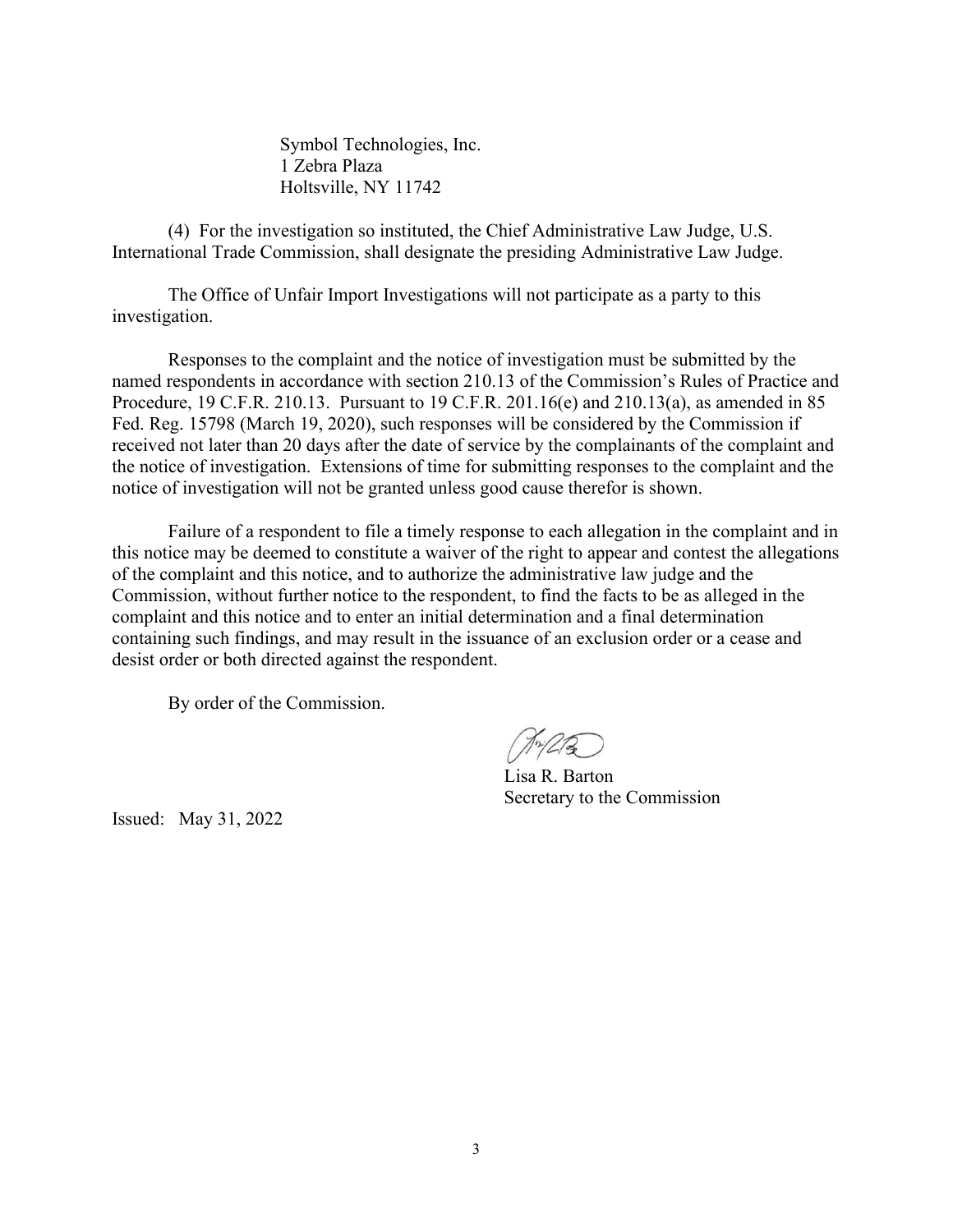### **CERTAIN BARCODE SCANNERS, SCAN ENGINES, MOBILE COMPUTERS WITH BARCODE SCANNING FUNCTIONALITIES, PRODUCTS CONTAINING THE SAME, AND COMPONENTS THEREOF**

### **PUBLIC CERTIFICATE OF SERVICE**

I, Lisa R. Barton, hereby certify that the attached **INSTITUTION OF INVESTIGATION** has been served upon the following parties as indicated, on **May 31, 2022**.

Lisa R. Barton, Secretary U.S. International Trade Commission 500 E Street, SW, Room 112 Washington, DC 20436

#### **Complainants:**

Honeywell International Inc. 855 S. Mint Street Charlotte, North Carolina 28202

Hand Held Products, Inc. 885 S. Mint Street Charlotte, North Carolina 28202

#### **On Behalf of Complainants:**

M. Scott Stephens, Esq. **ALSTON & BIRD LLP** The Atlantic Building 950 F Street, NW Washington, DC 20004 Email: [scott.stevens@alston.com](mailto:scott.stevens@alston.com)

- $\Box$  Via Hand Delivery  $\Box$  Via Express Delivery ☐ Via First Class Mail ☒ Other: Email Notification
- of Availability for Download
- $\Box$  Via Hand Delivery
- $\Box$  Via Express Delivery
- ☐ Via First Class Mail
- ☒ Other: Email Notification
- of Availability for Download
- $\Box$  Via Hand Delivery
- $\Box$  Via Express Delivery
- ☐ Via First Class Mail
- ☒ Other: Email Notification
- of Availability for Download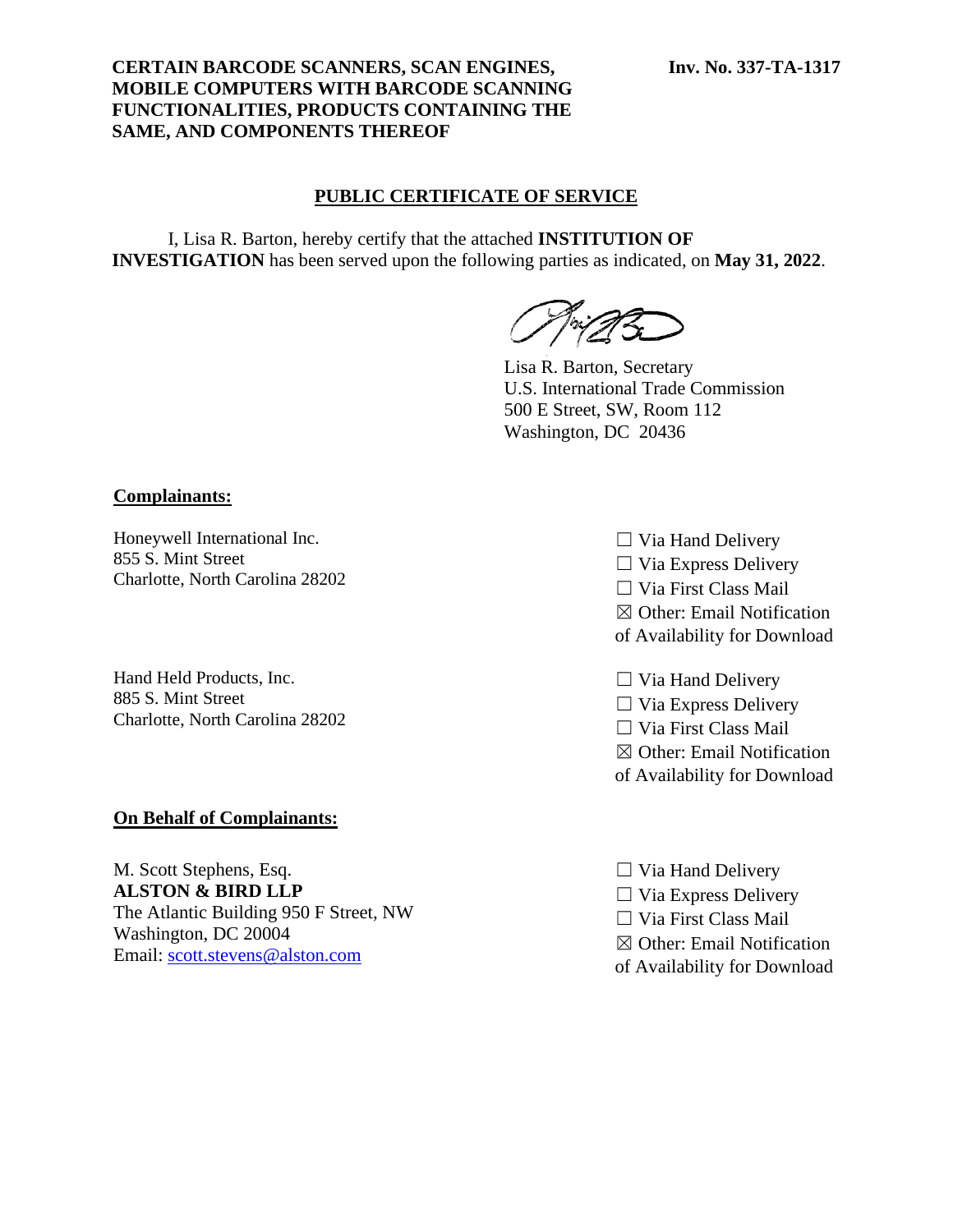## **CERTAIN BARCODE SCANNERS, SCAN ENGINES, MOBILE COMPUTERS WITH BARCODE SCANNING FUNCTIONALITIES, PRODUCTS CONTAINING THE SAME, AND COMPONENTS THEREOF**

Certificate of Service – Page 2

#### **Respondents:**

Zebra Technologies Corporation 3 Overlook Point Lincolnshire, IL 60069

Symbol Technologies, Inc. 1 Zebra Plaza Holtsville, NY 11742

### **Government Agencies:**

Lynda Marshall International Section, Antitrust Division U.S. Department of Justice 450 5th Street NW, Room 11000 Washington, DC 20530

Dax Terrill, Chief Exclusion Order Enforcement Branch U.S. Customs and Border Protection Regulations and Rulings 90 K Street NE – 10th Floor Washington, DC 20229

Elizabeth Kraus, Deputy Director International Antitrust, Office of International Affairs Federal Trade Commission 600 Pennsylvania Avenue, Room 498 Washington, DC 20580

Dale D. Berkley, Ph.D., J.D. Office of the General Counsel, PHD, NIH Branch

 $\Box$  Via Hand Delivery  $\Box$  Via Express Delivery ☐ Via First Class Mail ☒ Other: Service to Be Completed by Complainants

- $\Box$  Via Hand Delivery  $\Box$  Via Express Delivery ☐ Via First Class Mail ☒ Other: Service to Be Completed by Complainants
- $\Box$  Via Hand Delivery  $\Box$  Via Express Delivery ☐ Via First Class Mail
- ☒ Other: Email Notification
- of Availability for Download
- $\Box$  Via Hand Delivery  $\Box$  Via Express Delivery ☐ Via First Class Mail ☒ Other: Email Notification of Availability for Download
- $\Box$  Via Hand Delivery  $\Box$  Via Express Delivery ☐ Via First Class Mail ☒ Other: Email Notification of Availability for Download
- $\Box$  Via Hand Delivery  $\Box$  Via Express Delivery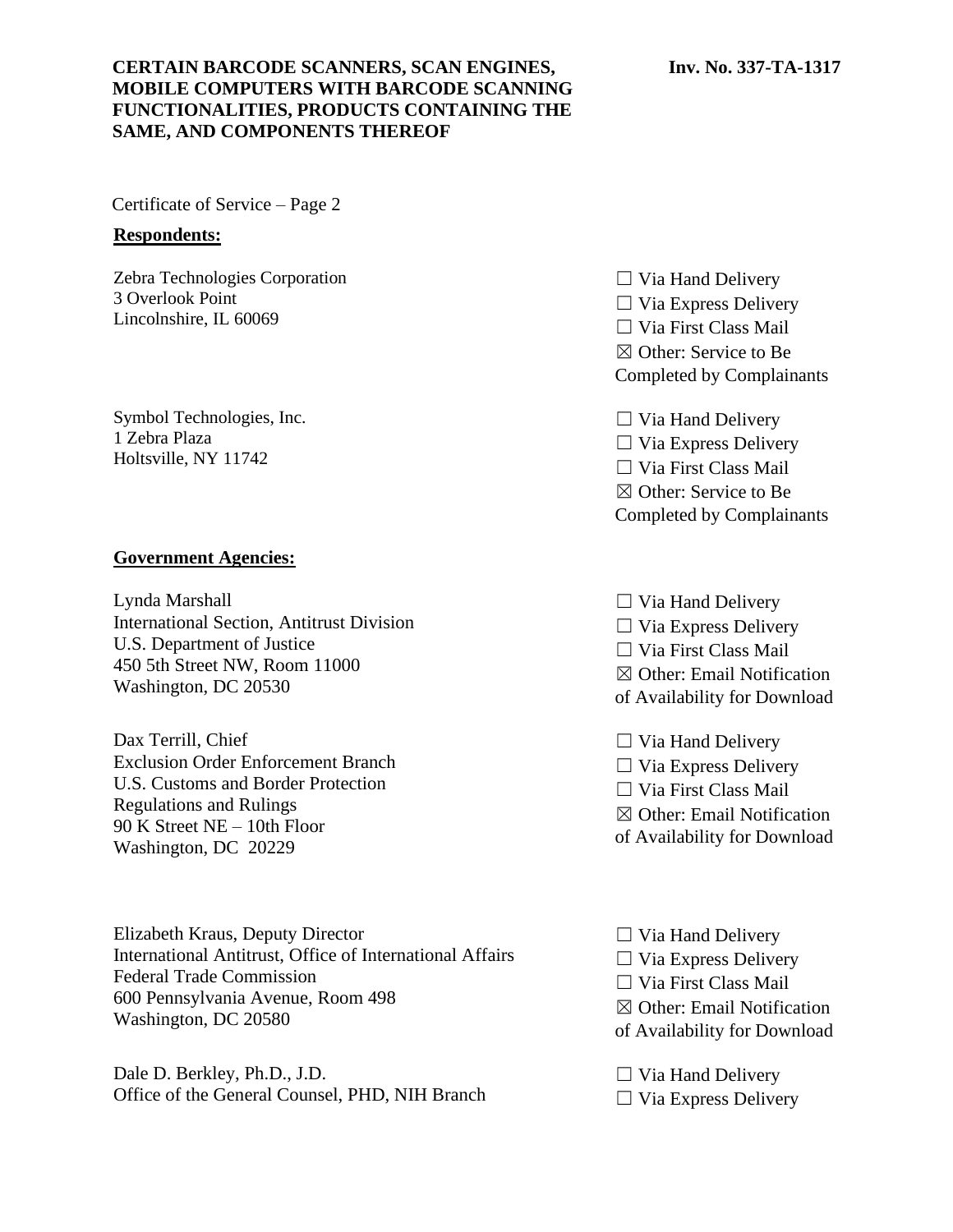### **CERTAIN BARCODE SCANNERS, SCAN ENGINES, MOBILE COMPUTERS WITH BARCODE SCANNING FUNCTIONALITIES, PRODUCTS CONTAINING THE SAME, AND COMPONENTS THEREOF**

Certificate of Service – Page 3

National Institutes of Health 31 Center Drive Bldg. 31, Rm. 47 Bethesda, MD 20892

☐ Via First Class Mail ☒ Other: Email Notification of Availability for Download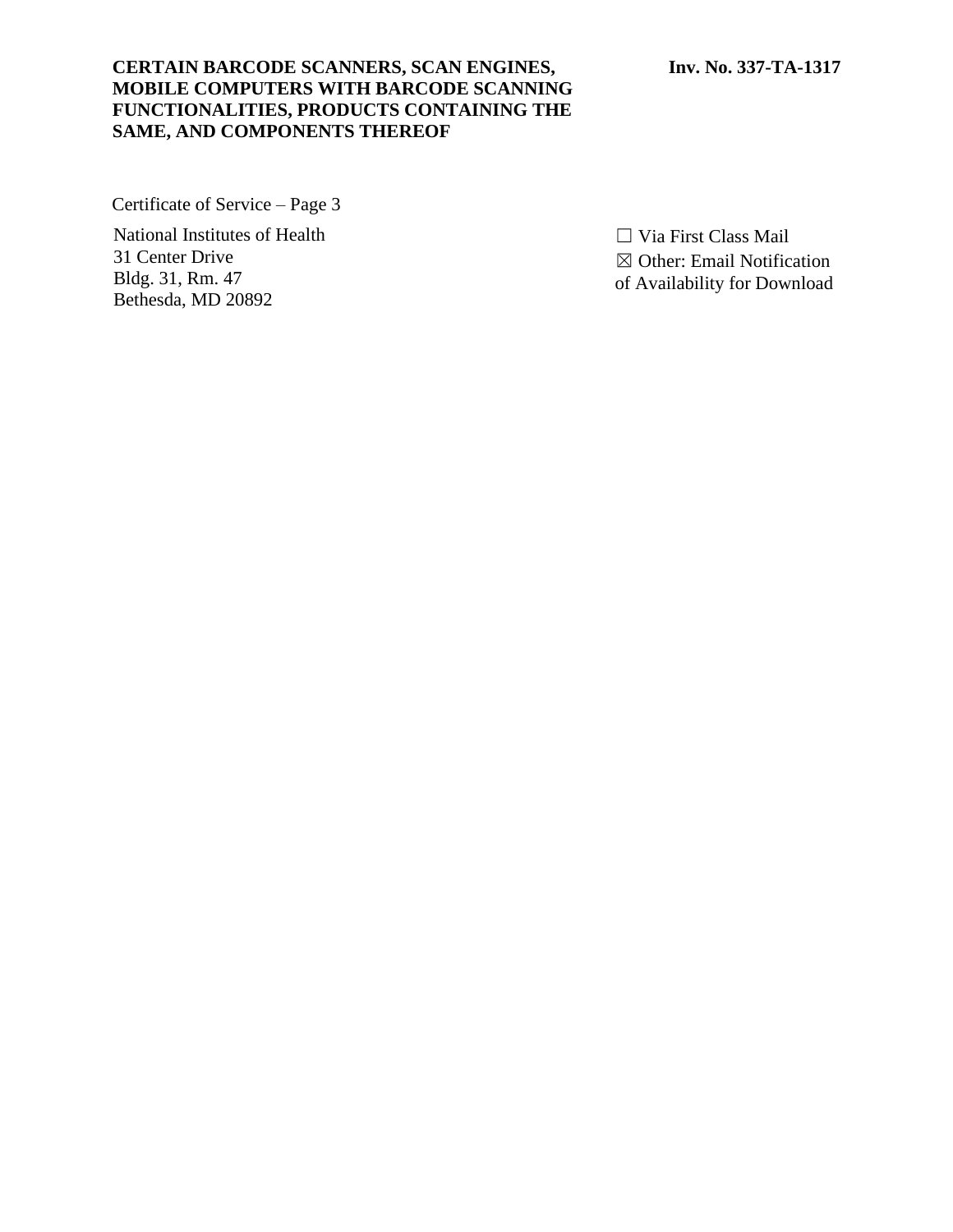

# WASHINGTON, DC 20436

May 31, 2022

M. Scott Stephens Alston & Bird LLP The Atlantic Building 950 F Street, NW Washington, DC 20004

# **Re: Certain Barcode Scanners, Scan Engines, Mobile Computers with Barcode Scanning Functionalities, Products Containing the Same, and Components Thereof; Investigation No. 337-TA-1317**

Dear M. Scott Stephens:

This letter is to advise you that the U.S. International Trade Commission has instituted an investigation pursuant to section 337 of the Tariff Act of 1930 (19 U.S.C. 1337). A copy of the Commission's notice of investigation is enclosed. Also enclosed is the Section 337 Mediation Program brochure. After reviewing the brochure, please sign and return the enclosed certification of receipt.

Sincerely,

 Lisa R. Barton Secretary

- 1. Notice of Investigation
- 2. Publication Regarding the Section 337 Mediation Program
- 3. Certification of Receipt of Mediation Materials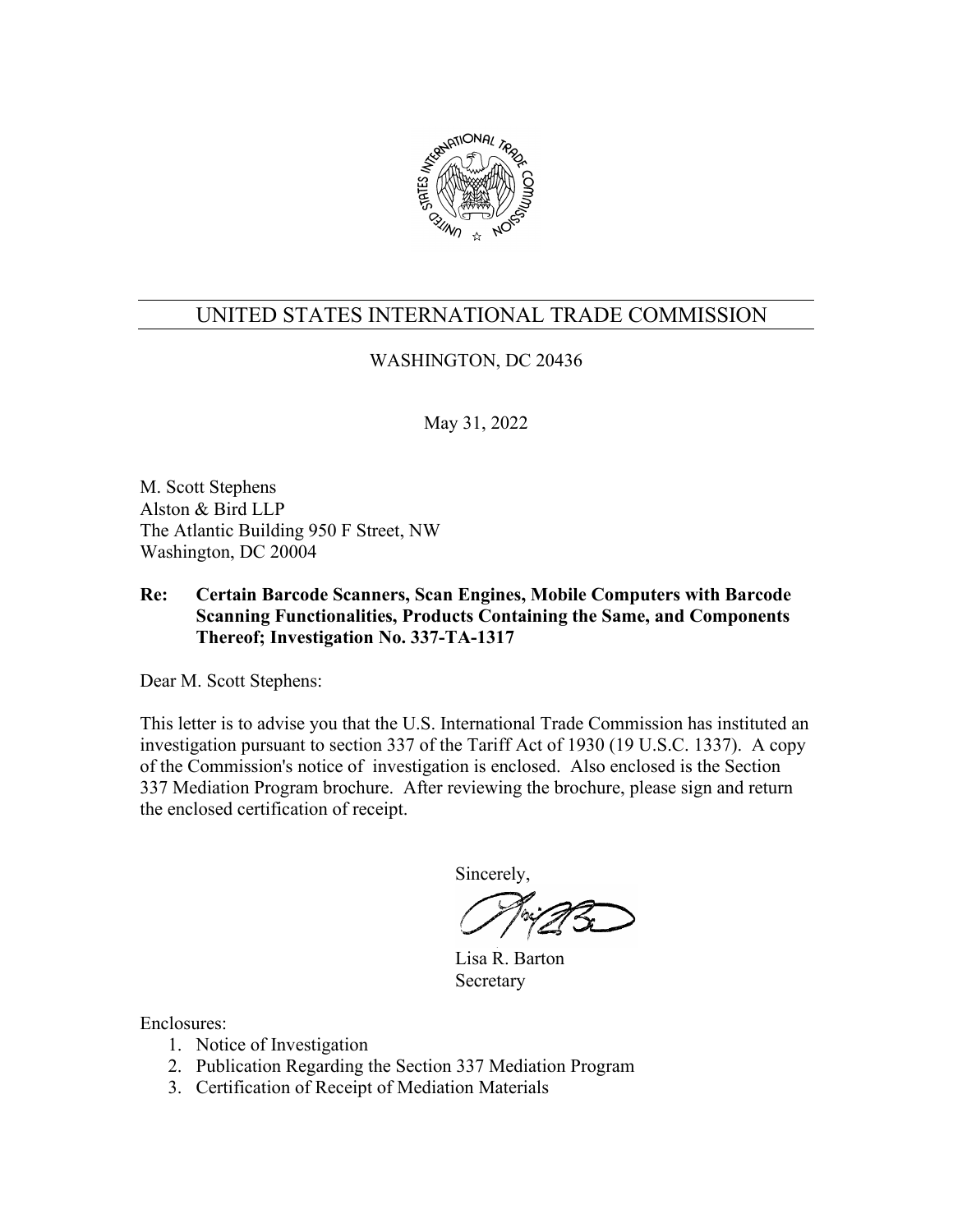

# WASHINGTON, DC 20436

May 31, 2022

Honeywell International Inc. 855 S. Mint Street Charlotte, NC 28202

### **Re: Certain Barcode Scanners, Scan Engines, Mobile Computers with Barcode Scanning Functionalities, Products Containing the Same, and Components Thereof; Investigation No. 337-TA-1317**

Dear Sir/Madam:

This letter is to advise you that the U.S. International Trade Commission has instituted an investigation pursuant to section 337 of the Tariff Act of 1930 (19 U.S.C. 1337). A copy of the Commission's notice of investigation is enclosed. Also enclosed is the Section 337 Mediation Program brochure. After reviewing the brochure, please sign and return the enclosed certification of receipt.

Sincerely,

 Lisa R. Barton Secretary

- 1. Notice of Investigation
- 2. Publication Regarding the Section 337 Mediation Program
- 3. Certification of Receipt of Mediation Materials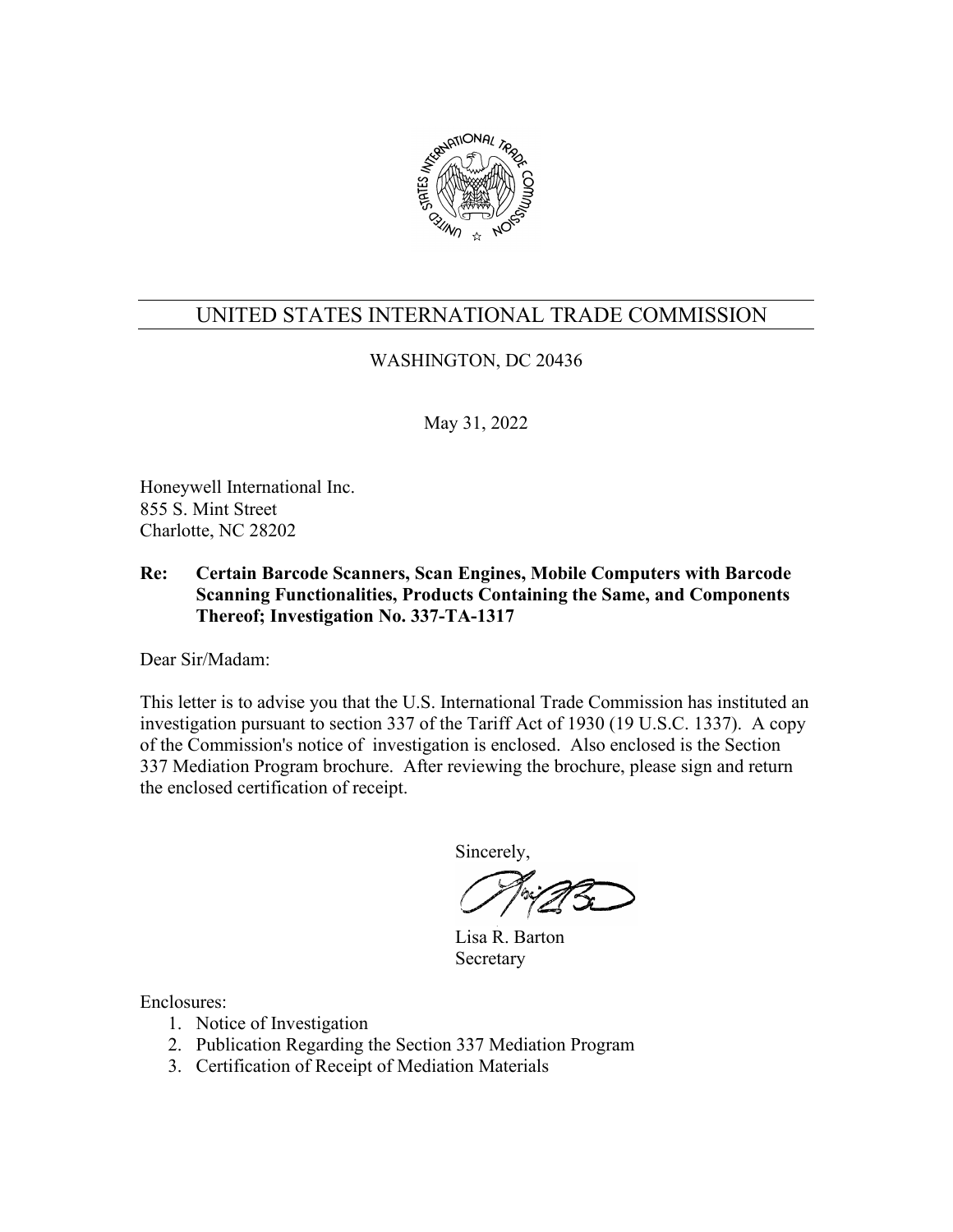

# WASHINGTON, DC 20436

May 31, 2022

Hand Held Products, Inc. 855 S. Mint Street Charlotte, NC 28202

### **Re: Certain Barcode Scanners, Scan Engines, Mobile Computers with Barcode Scanning Functionalities, Products Containing the Same, and Components Thereof; Investigation No. 337-TA-1317**

Dear Sir/Madam:

This letter is to advise you that the U.S. International Trade Commission has instituted an investigation pursuant to section 337 of the Tariff Act of 1930 (19 U.S.C. 1337). A copy of the Commission's notice of investigation is enclosed. Also enclosed is the Section 337 Mediation Program brochure. After reviewing the brochure, please sign and return the enclosed certification of receipt.

Sincerely,

 Lisa R. Barton Secretary

- 1. Notice of Investigation
- 2. Publication Regarding the Section 337 Mediation Program
- 3. Certification of Receipt of Mediation Materials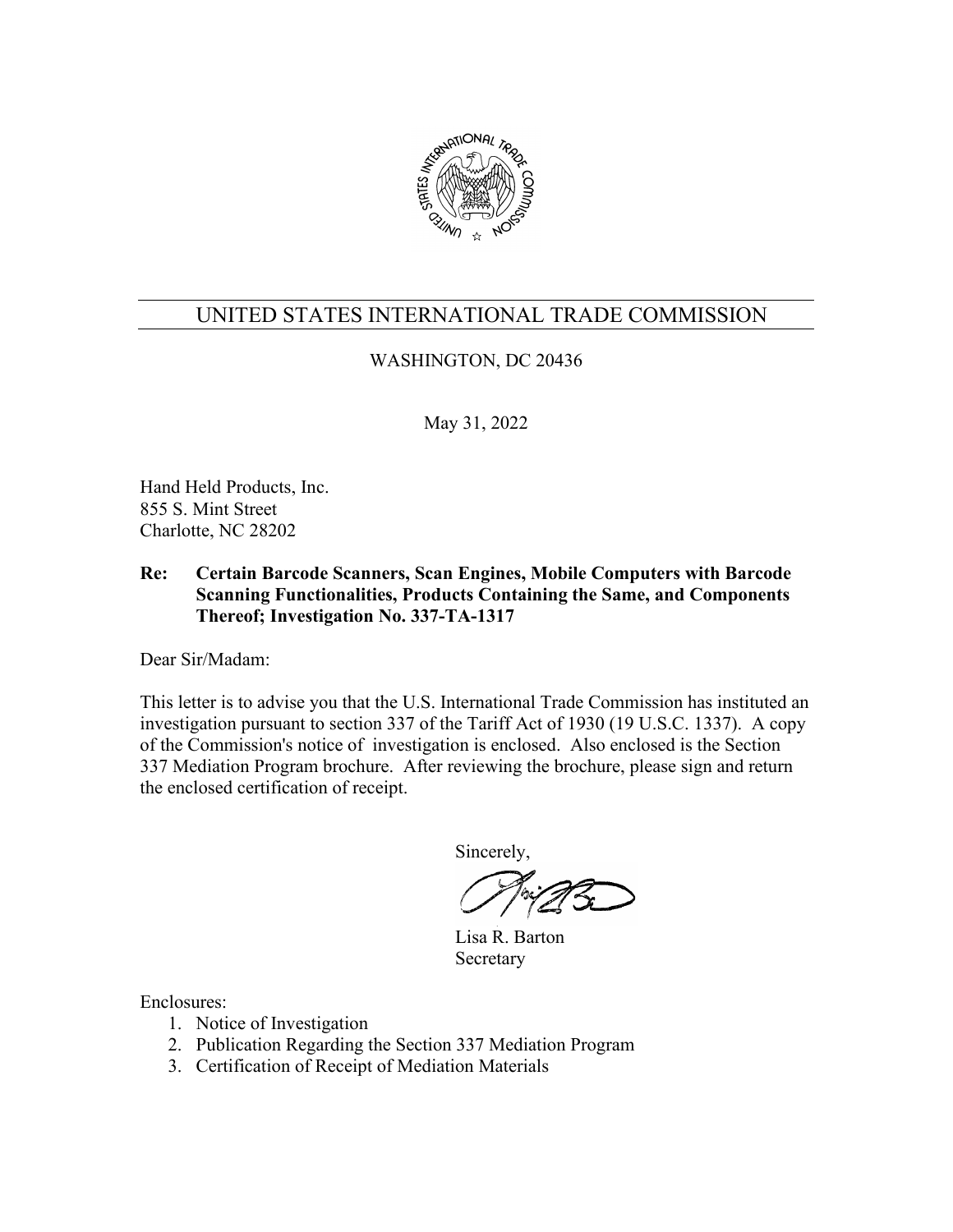

## WASHINGTON, DC 20436

May 31, 2022

Zebra Technologies Corporation 3 Overlook Point Lincolnshire, IL 60069

#### **Re: Certain Barcode Scanners, Scan Engines, Mobile Computers with Barcode Scanning Functionalities, Products Containing the Same, and Components Thereof; Inv. No. 337-TA-1317**

Dear Sir/Madam:

This letter is to advise you that the United States International Trade Commission has instituted an investigation pursuant to Section 337 of the Tariff Act of 1930 (19 U.S.C. 1337). **Zebra Technologies Corporation** is a named respondent in this investigation.

We are hereby serving you with a copy of the Complaint and the Notice of Investigation issued in this matter. Enclosed is a copy of the Code of Federal Regulations. Also enclosed is a the Section 337 Mediation Program brochure. After reviewing this brochure, please sign and return the enclosed certification of receipt.

Please note that the Notice requires a response to the allegations in the Complaint and the response must be received not later than twenty (20) days after the date of service of the Complaint. Failure to file a response may result in inferences being drawn against your interests.

Sincerely,

Lisa R. Barton **Secretary** 

- 1. Complaint
- 2. Notice of Investigation
- 3. Code of Federal Regulation
- 4. Publication Regarding the Section 337 Mediation Program
- 5. Certification of Receipt of Mediation Materials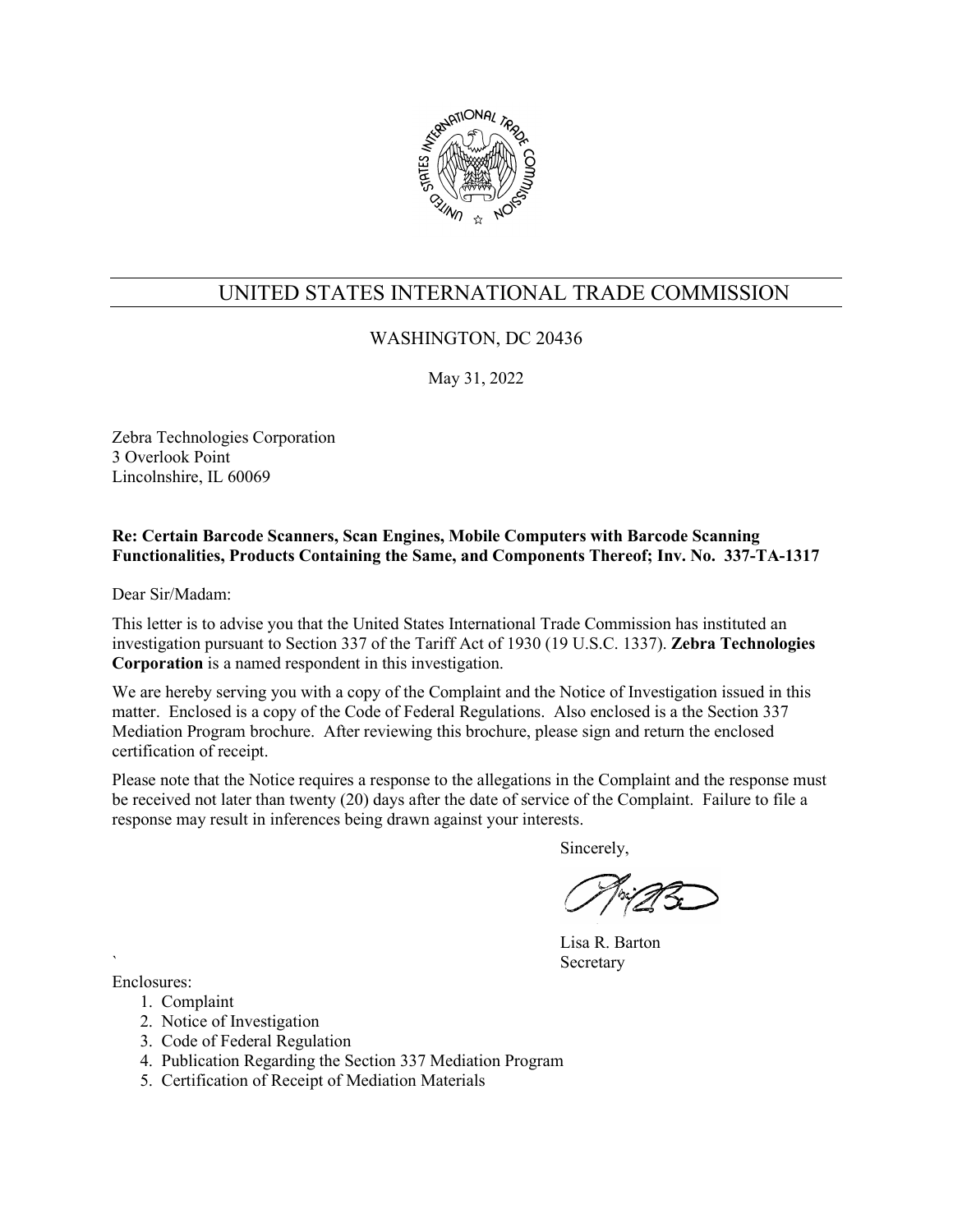

WASHINGTON, DC 20436 May 31, 2022

Symbol Technologies, Inc. 1 Zebra Plaza Holtsville, NY 11742

**Re: Certain Barcode Scanners, Scan Engines, Mobile Computers with Barcode Scanning Functionalities, Products Containing the Same, and Components Thereof; Investigation No. 337- TA-1317**

Dear Sir/Madam:

This letter is to advise you that the United States International Trade Commission has instituted an investigation pursuant to Section 337 of the Tariff Act of 1930 (19 U.S.C. 1337). **Symbol Technologies, Inc.** is a named respondent in this investigation.

We are hereby serving you with a copy of the Complaint and the Notice of Investigation issued in this matter. Enclosed is a copy of the Code of Federal Regulations. Also enclosed is a the Section 337 Mediation Program brochure. After reviewing this brochure, please sign and return the enclosed certification of receipt.

Please note that the Notice requires a response to the allegations in the Complaint and the response must be received not later than twenty (20) days after the date of service of the Complaint. Failure to file a response may result in inferences being drawn against your interests.

Sincerely,

Lisa R. Barton **Secretary** 

- 1. Complaint
- 2. Notice of Investigation
- 3. Code of Federal Regulation
- 4. Publication Regarding the Section 337 Mediation Program
- 5. Certification of Receipt of Mediation Materials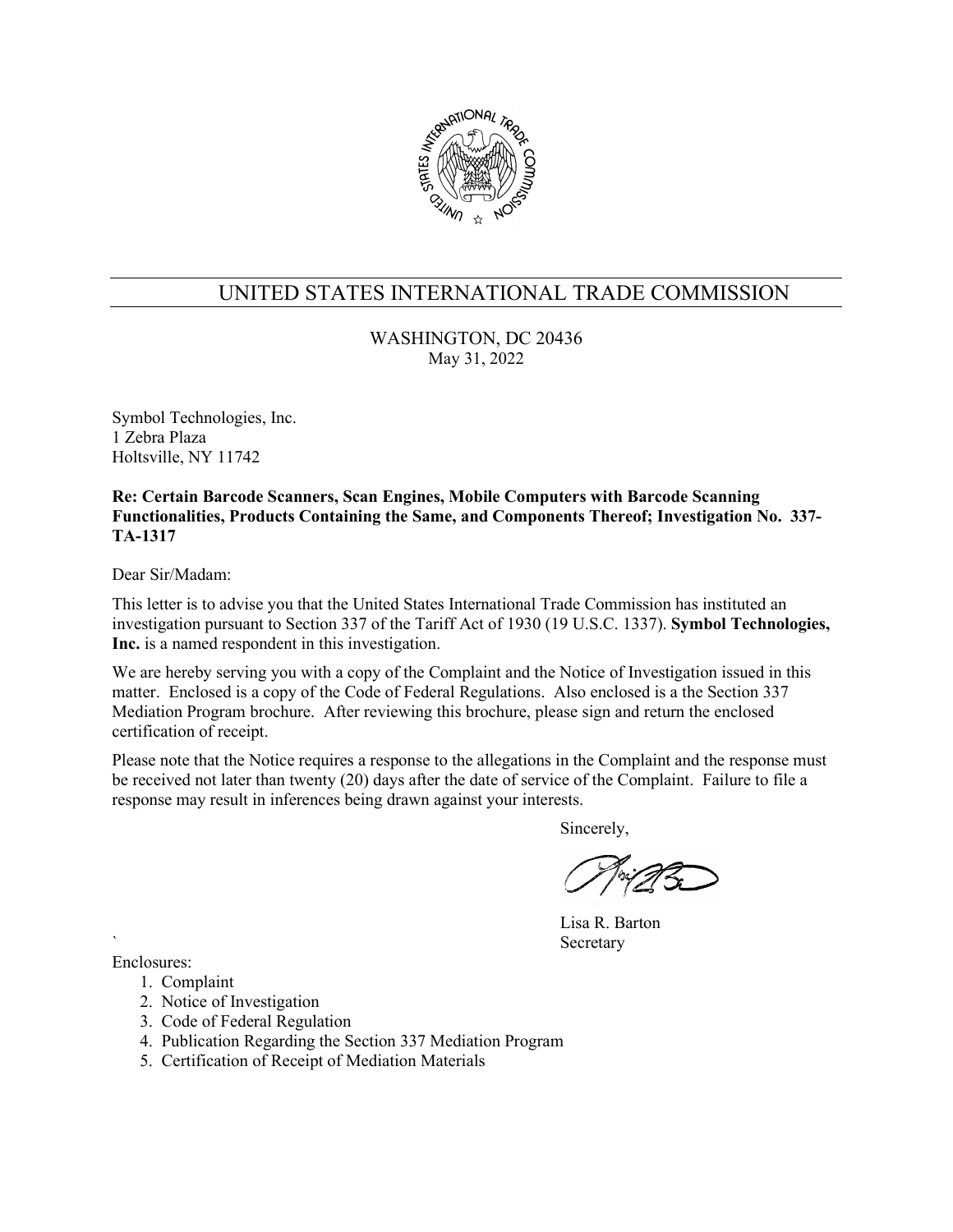

WASHINGTON, DC 20436

May 31, 2022

Lynda Marshall International Section Antitrust Division U.S. Dept of Justice 450 5th Street NW, Room 11000 Washington, DC 20530

**Re: Certain Barcode Scanners, Scan Engines, Mobile Computers with Barcode Scanning Functionalities, Products Containing the Same, and Components Thereof; Inv. No. 337-TA-1317**

Dear Lynda Marshall:

This letter is to advise you that the United States International Trade Commission has instituted an investigation pursuant to Section 337 of the Tariff Act of 1930 (19 U.S.C. 1337). A copy of the Notice of Investigation is enclosed. Non-confidential copies of the Complaint and any supplements filed in the investigation will be provided upon request. Requests should be directed to Docket Services at (202) 205-1802.

If you have any questions concerning this investigation, please contact the Commission Investigative Attorney whose name and telephone number appear in the enclosed Notice.

Sincerely,

 Lisa R. Barton Secretary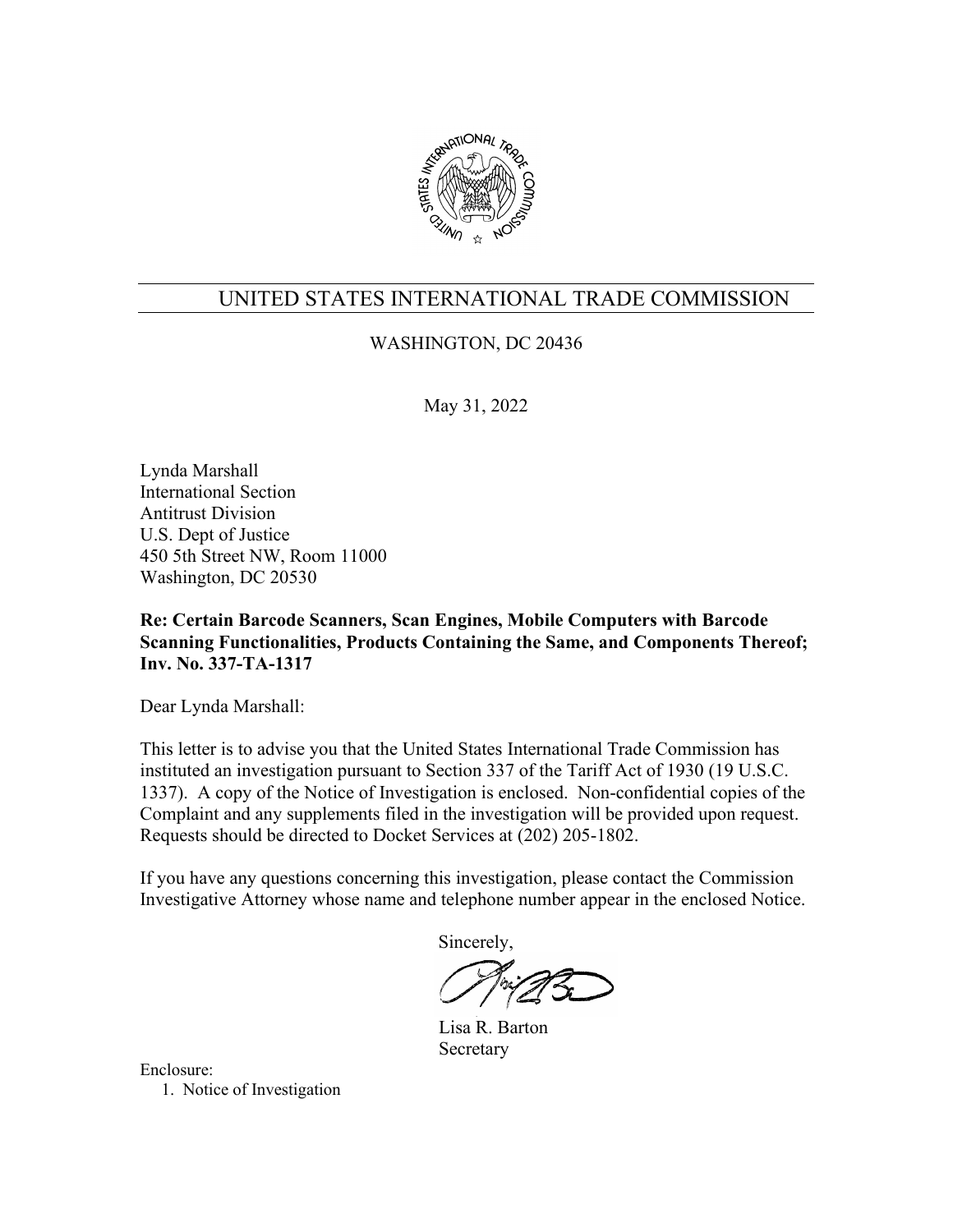

# WASHINGTON, DC 20436

May 31, 2022

Dax Terrill, Chief Exclusion Order Enforcement Branch U.S. Customs and Border Protection Regulations and Rulings 90 K Street NE, 10th Floor Washington, DC 20229-1177

## **Re: Certain Barcode Scanners, Scan Engines, Mobile Computers with Barcode Scanning Functionalities, Products Containing the Same, and Components Thereof; Inv. No. 337-TA-1317**

Dear Dax Terrill:

This letter is to advise you that the United States International Trade Commission has instituted an investigation pursuant to Section 337 of the Tariff Act of 1930 (19 U.S.C. 1337). A copy of the Notice of Investigation is enclosed. Non-confidential copies of the Complaint and any supplements filed in the investigation will be provided upon request. Requests should be directed to Docket Services at (202) 205-1802.

If you have any questions concerning this investigation, please contact the Commission Investigative Attorney whose name and telephone number appear in the enclosed Notice.

Sincerely,

 Lisa R. Barton Secretary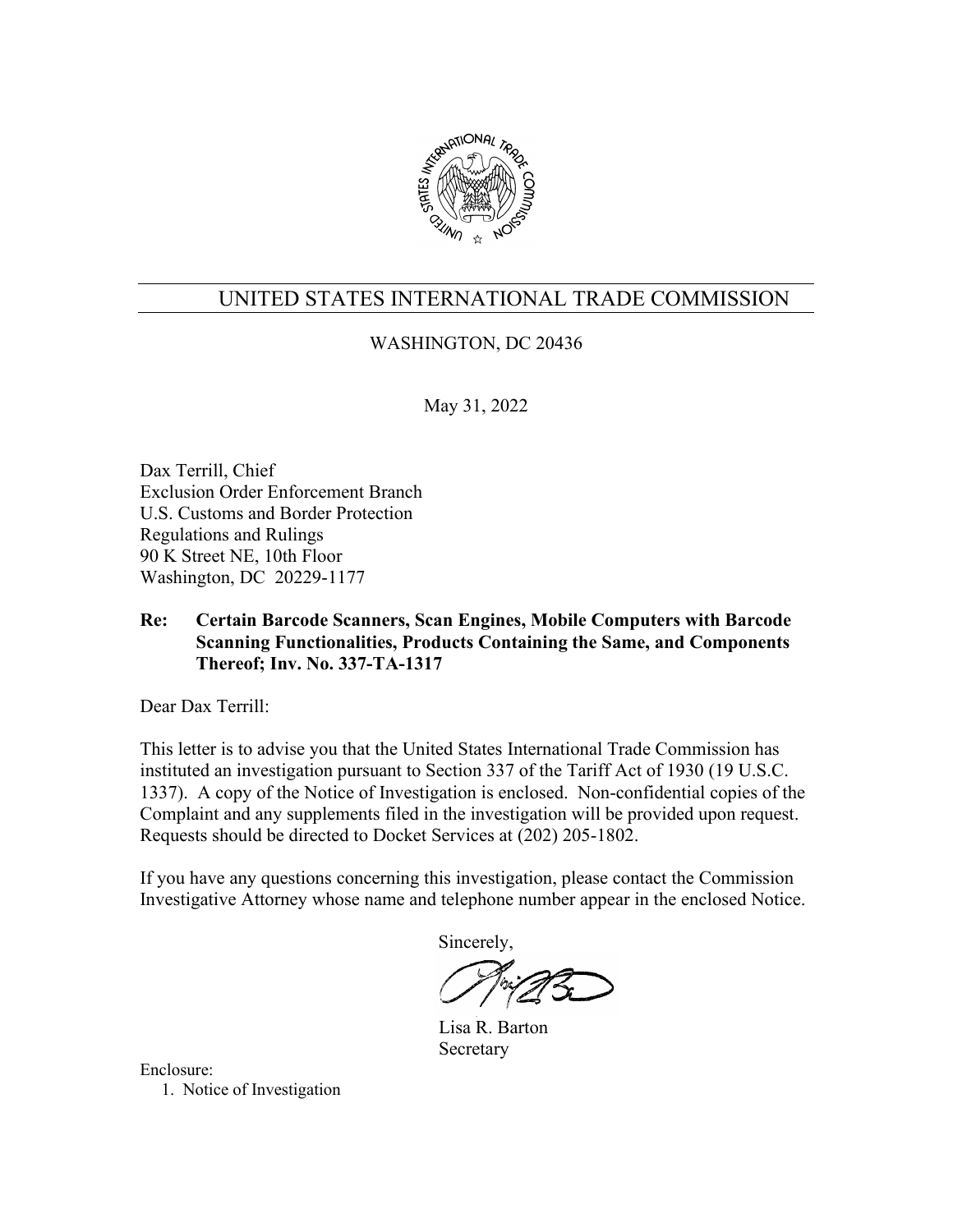

# WASHINGTON, DC 20436

May 31, 2022

Elizabeth Kraus, Deputy Director International Antitrust, Office of International Affairs Federal Trade Commission 600 Pennsylvania Avenue, Room 498 Washington, DC 20580

## **Re: Certain Barcode Scanners, Scan Engines, Mobile Computers with Barcode Scanning Functionalities, Products Containing the Same, and Components Thereof; Inv. No. 337-TA-1317**

Dear Elizabeth Kraus:

This letter is to advise you that the United States International Trade Commission has instituted an investigation pursuant to Section 337 of the Tariff Act of 1930 (19 U.S.C. 1337). A copy of the Notice of Investigation is enclosed. Non-confidential copies of the Complaint and any supplements filed in the investigation will be provided upon request. Requests should be directed to Docket Services at (202) 205-1802.

If you have any questions concerning this investigation, please contact the Commission Investigative Attorney whose name and telephone number appear in the enclosed Notice.

Sincerely,

 Lisa R. Barton Secretary